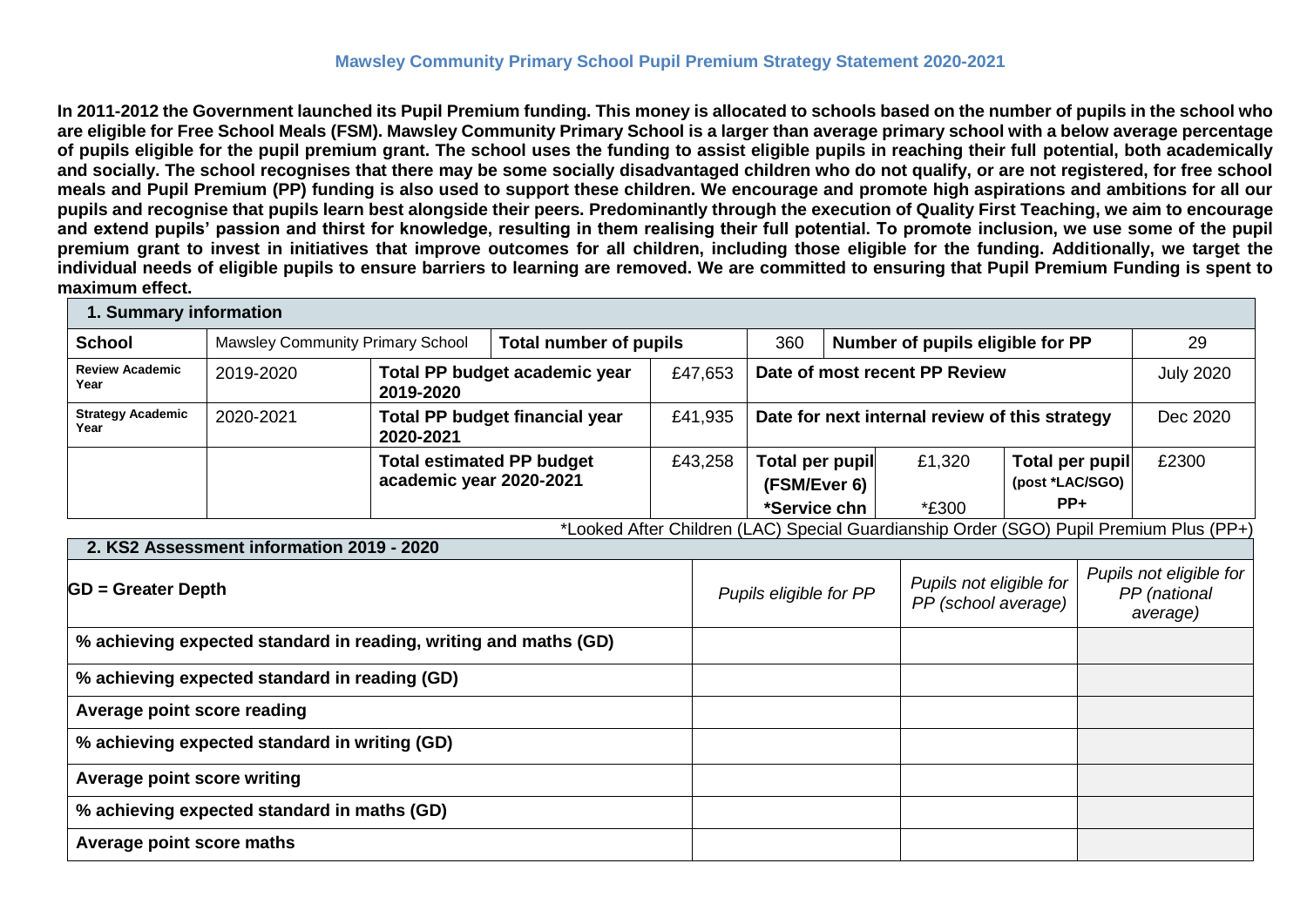|           | 3. Barriers to future attainment for pupils eligible for PP                                                                                                                                                                                       |  |  |  |  |  |
|-----------|---------------------------------------------------------------------------------------------------------------------------------------------------------------------------------------------------------------------------------------------------|--|--|--|--|--|
|           | <b>In-school barriers</b>                                                                                                                                                                                                                         |  |  |  |  |  |
| Α.        | Acquisition of phonic knowledge is slower in some pupils eligible for pupil premium than for other pupils. This adversely impacts reading and writing<br>particularly spelling in later years.                                                    |  |  |  |  |  |
| <b>B.</b> | Development of core mathematical skills is slower in some pupils eligible for pupil premium than for other pupils. This adversely impacts progression<br>in mathematical understanding.                                                           |  |  |  |  |  |
| C.        | Several pupils who are eligible for pupil premium do not have access to additional learning materials and resources that other pupils do.                                                                                                         |  |  |  |  |  |
| D.        | The average attendance of pupils who are eligible for pupil premium is lower than the average attendance of other pupils.                                                                                                                         |  |  |  |  |  |
|           | <b>External barriers</b>                                                                                                                                                                                                                          |  |  |  |  |  |
| Е.        | The percentage of pupils eligible for pupil premium who move between homes due to parent separation or have no contact or inconsistent contact with a<br>parent, which causes disruption to home routine, is greater than it is for other pupils. |  |  |  |  |  |
| F.        | Several pupils who are eligible for pupil premium do not live in households where active engagement with school and education is a high priority, the levels of<br>aspiration for what these pupils can achieve is low from some households.      |  |  |  |  |  |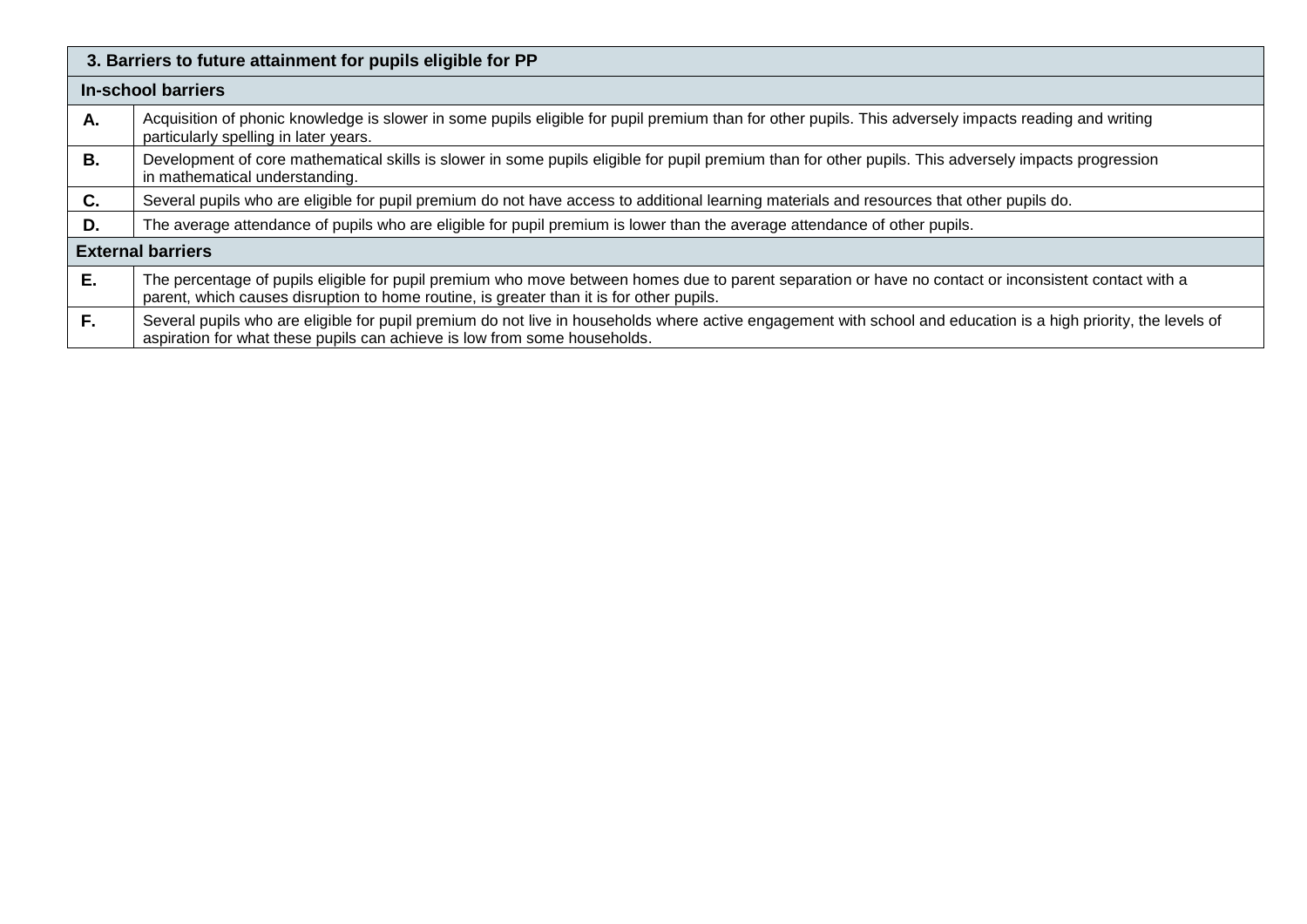|    | <b>4. Desired outcomes</b>                                                                                                                                                                                                                    |                                                                                                                                                                                                                                                                                                                                                                                  |
|----|-----------------------------------------------------------------------------------------------------------------------------------------------------------------------------------------------------------------------------------------------|----------------------------------------------------------------------------------------------------------------------------------------------------------------------------------------------------------------------------------------------------------------------------------------------------------------------------------------------------------------------------------|
|    | <b>Desired outcomes</b>                                                                                                                                                                                                                       | Success criteria                                                                                                                                                                                                                                                                                                                                                                 |
| А. | The acquisition and application of phonic knowledge for reading and spelling by<br>pupils eligible for the pupil premium will be line with their peers.                                                                                       | The percentage of pupils passing the phonic screening in<br>Year 1 and 2 will be the same for pupils in receipt of the<br>pupil premium grant as it is for other pupils. The<br>percentage of pupils eligible for the pupil premium grant<br>who reach the expected standard in reading and writing<br>in each year group will be the same as the percentage of<br>other pupils. |
| В. | The acquisition of core maths skills by pupils eligible for the pupil premium will be<br>accelerated.                                                                                                                                         | The percentage of pupils eligible for the pupil premium grant<br>who reach the expected standard in maths in each year<br>group will be the same as the percentage of other pupils.                                                                                                                                                                                              |
| C. | Pupils who are eligible for pupil premium to access equal opportunity to the whole<br>curriculum in line with their peers.                                                                                                                    | The percentage of pupils eligible for the pupil premium grant<br>who make expected progress from their starting point will be<br>at least in line with their peers.                                                                                                                                                                                                              |
| D. | The average attendance of pupils who are eligible for pupil premium to be in line or<br>above national average.                                                                                                                               | The average attendance percentage of pupils who are eligible<br>for pupil premium will have improved from the previous year.                                                                                                                                                                                                                                                     |
| E. | Parents of pupils who are eligible for pupil premium have their children's home learning<br>tasks supported through additional online portals and additional opportunities for skill<br>rehearsal within the school day and booster sessions. | Engagement and completion of home learning tasks to<br>support academic progress by pupils who are eligible for<br>pupil premium will be at least in line with other pupils.                                                                                                                                                                                                     |
| F. | Parents of pupils who are eligible for pupil premium engage with additional activities<br>and opportunities provided for their children.                                                                                                      | Registers of additional learning opportunity / activities<br>provided for pupils in receipt of pupil premium funding show<br>good levels of participation.                                                                                                                                                                                                                       |
|    |                                                                                                                                                                                                                                               |                                                                                                                                                                                                                                                                                                                                                                                  |

#### **How we measure the desired outcomes**

The Education Endowment Foundation toolkit is used to plan the most appropriate interventions using national best practice and proven success criteria. The majority of our interventions are measured using hard data focusing on pupil progress after the intervention has taken place, all pupils in receipt of pupil premium are targeted on a Class Achievement Plan and these are evaluated half termly. In addition, other measures are used to provide 'soft' data, e.g. pupil self-confidence (via pupil interviews) and book looks. The school's assessment system (O Track) and use of standardised data (PIRA and PUMA) enables greater efficiency in planning future interventions and compares pupils' prior data; this enables more robust decisions to be made about future provision. All 'groups' including Disadvantaged and FSM pupils' progress is analysed closely to ensure any gaps receive timely interventions. The Governing Board receives a Pupil Premium update three times per year detailing specific spending of each project on the PP initiative and its measured outcome/impact.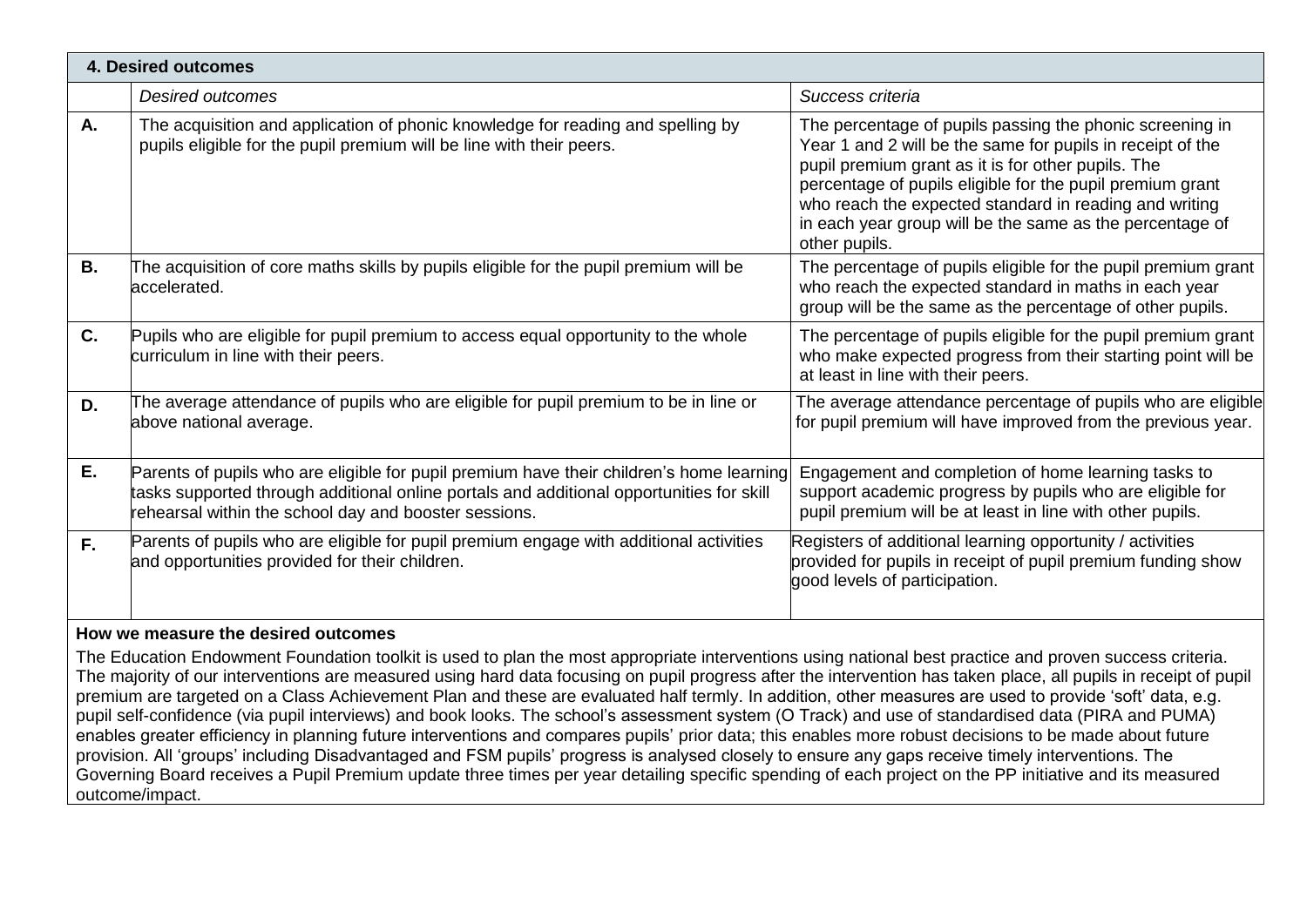| 5. Planned expenditure                                                                                                                                                       |                                                                                                                                                                                                                                                                                                                 |                                                                                                                                                                                                                                                                                                                                                                                                                                                                                                                                                                                                                                                                                                            |                                                                                                                                                                                                                                                                                                                       |                                                                                                                       |                                            |  |
|------------------------------------------------------------------------------------------------------------------------------------------------------------------------------|-----------------------------------------------------------------------------------------------------------------------------------------------------------------------------------------------------------------------------------------------------------------------------------------------------------------|------------------------------------------------------------------------------------------------------------------------------------------------------------------------------------------------------------------------------------------------------------------------------------------------------------------------------------------------------------------------------------------------------------------------------------------------------------------------------------------------------------------------------------------------------------------------------------------------------------------------------------------------------------------------------------------------------------|-----------------------------------------------------------------------------------------------------------------------------------------------------------------------------------------------------------------------------------------------------------------------------------------------------------------------|-----------------------------------------------------------------------------------------------------------------------|--------------------------------------------|--|
| Academic year                                                                                                                                                                | 2020-2021                                                                                                                                                                                                                                                                                                       |                                                                                                                                                                                                                                                                                                                                                                                                                                                                                                                                                                                                                                                                                                            |                                                                                                                                                                                                                                                                                                                       |                                                                                                                       |                                            |  |
| <b>Desired outcome</b>                                                                                                                                                       | Chosen action /<br>approach                                                                                                                                                                                                                                                                                     | What is the evidence and rationale<br>for this choice?                                                                                                                                                                                                                                                                                                                                                                                                                                                                                                                                                                                                                                                     | How will you ensure it is<br>implemented well?                                                                                                                                                                                                                                                                        | <b>Staff lead</b>                                                                                                     | When will you<br>review<br>implementation? |  |
|                                                                                                                                                                              |                                                                                                                                                                                                                                                                                                                 | How the pupil premium will be used to improve classroom pedagogy, provide targeted support and support whole school strategies.                                                                                                                                                                                                                                                                                                                                                                                                                                                                                                                                                                            |                                                                                                                                                                                                                                                                                                                       |                                                                                                                       |                                            |  |
| i. Quality of teaching for all                                                                                                                                               |                                                                                                                                                                                                                                                                                                                 |                                                                                                                                                                                                                                                                                                                                                                                                                                                                                                                                                                                                                                                                                                            |                                                                                                                                                                                                                                                                                                                       |                                                                                                                       |                                            |  |
| The acquisition<br>and application of<br>phonic knowledge<br>for reading and<br>spelling by pupils<br>eligible for the<br>pupil premium will<br>be line with their<br>peers. | <b>Quality teaching</b><br>in phase 1 and 2<br>using Read Write<br>Inc.<br>Year's $1-6$<br><b>Rising Stars</b><br>spelling scheme<br>to focus on<br>spelling rules.<br>Continued<br>implementation<br>of revised<br>feedback policy<br>across whole<br>school and<br>development of<br>child<br>accountability. | <b>Education Endowment Foundation</b><br>(EEF) toolkit recommendation: Phonics<br>can be an important component in the<br>development of early reading skills,<br>particularly for children from<br>disadvantaged backgrounds. EEF are<br>currently funding a project to evaluate<br>the impact of RWI in 72 schools, the<br>findings report is due summer 2021.<br>Existing evidence widely supports the<br>effectiveness of RWI.<br><b>Education Endowment Foundation</b><br>(EEF) toolkit states that feedback<br>studies tend to show very high effects<br>on learning across all age groups.<br>There is a substantial number of<br>reviews and meta-analyses of the<br>positive effects of feedback. | All staff teaching and<br>supporting phonics to receive<br>RWI training.<br>Learning walks to monitor and<br>develop consistent teaching of<br>spelling.<br>Pupil progress meetings; data<br>analysis.<br>Book scrutinies and pupil<br>voice regarding feedback.                                                      | Phase 1/<br>2 Leaders<br>Spelling<br>lead<br><b>Class</b><br>Teachers /<br><b>SLT</b><br>Dep. HT/<br>Phase<br>leaders | Dec 2020<br>Mar 2021<br><b>July 2021</b>   |  |
| The acquisition of<br>core maths skills<br>by pupils eligible<br>for the pupil<br>premium will be<br>accelerated.                                                            | Pre-requisite<br>assessments to be<br>carried out prior to<br>unit coverage                                                                                                                                                                                                                                     | An article by the NCETM suggests that<br>Assessment for Learning is an<br>important tool for increasing the level of<br>learning in mathematics classrooms.<br>Advocates for pre-assessment such as<br>(Hockett & Doubet, 2014) claim pre-<br>assessments provide essential data<br>about the knowledge, skills, and<br>dispositions students bring to learning<br>tasks. They stress that teachers need<br>this information to plan appropriate and<br>effective instructional activities.                                                                                                                                                                                                                | All staff to engage in<br>implementation of pre-requisites<br>assessments in autumn term<br>with pupils set by maths lead.<br>Maths lead to support staff in<br>developing their knowledge<br>and capabilities to use pre-<br>assessment knowledge to<br>plan personalised learning<br>opportunities for their class. | Class<br>Teachers /<br>Maths Lead                                                                                     | Dec 2020<br>Mar 2021<br><b>July 2021</b>   |  |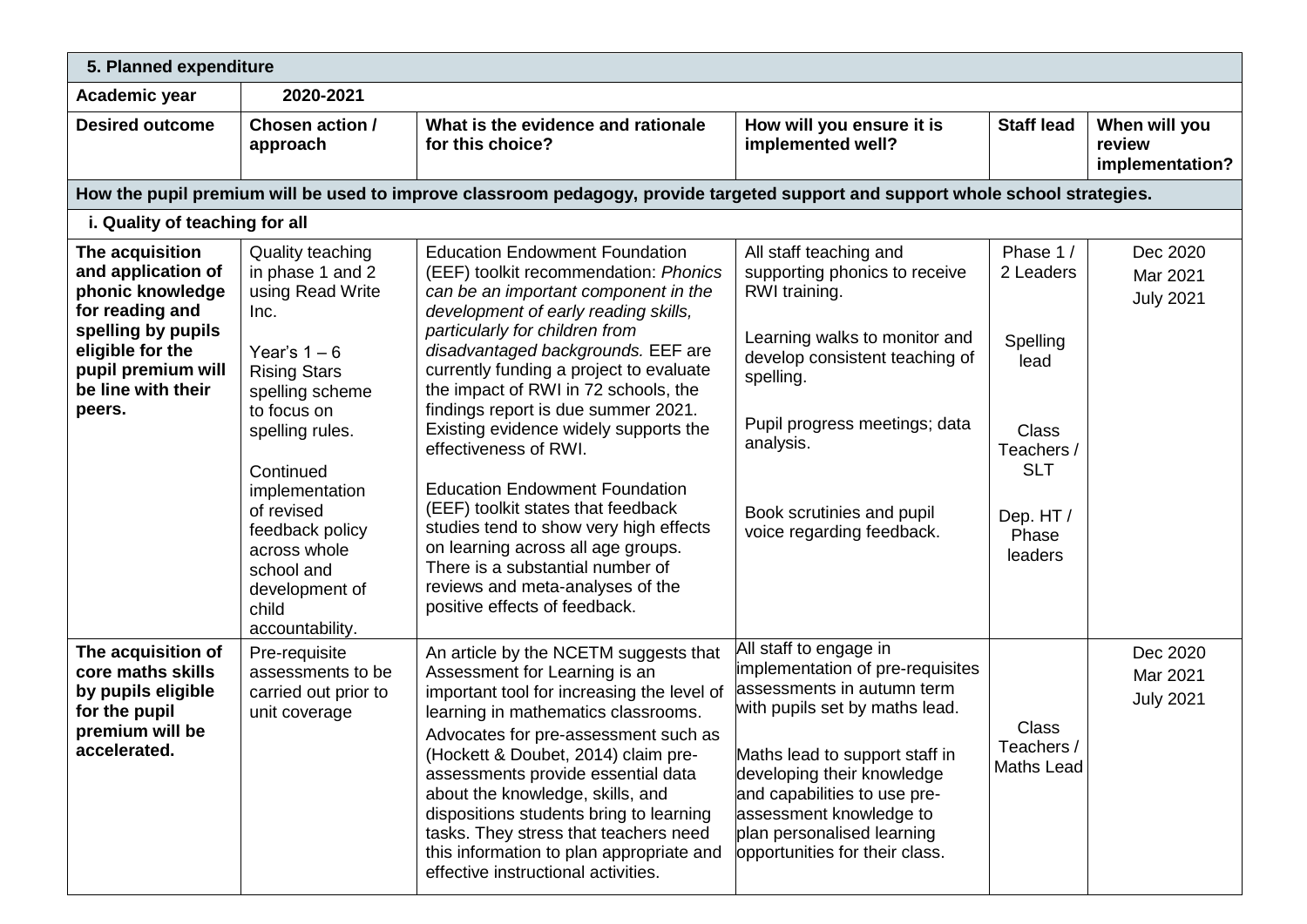|                                                                                                                                              | <b>Quality first teaching</b><br>using Power Maths<br>scheme Years 1-<br>6.<br>Whole school<br>development of self-<br>regulation through<br>growth mind-set<br>approaches and in<br>lesson self-<br>evaluation<br>strategies. | Longitudinal studies by NCETM<br>advocate the development of reasoning<br>through a mastery approach.<br><b>Education Endowment Foundation</b><br>(EEF) toolkit recommendation:<br>Metacognition and self - regulation<br>approaches have consistently high<br>levels of impact, with pupil making an<br>average of seven months additional<br>progress.                                                  | Book scrutinies and pupil<br>voice gathered to monitor and<br>develop children's<br>understanding and<br>accountability of their own<br>learning.                                            | Dep. Head /<br><b>Maths Lead</b>                |                                          |
|----------------------------------------------------------------------------------------------------------------------------------------------|--------------------------------------------------------------------------------------------------------------------------------------------------------------------------------------------------------------------------------|-----------------------------------------------------------------------------------------------------------------------------------------------------------------------------------------------------------------------------------------------------------------------------------------------------------------------------------------------------------------------------------------------------------|----------------------------------------------------------------------------------------------------------------------------------------------------------------------------------------------|-------------------------------------------------|------------------------------------------|
| Pupils who are<br>eligible for pupil<br>premium to<br>access equal<br>opportunity to the<br>whole curriculum<br>in line with their<br>peers. | Continued<br>development of<br><b>Growth Mindset</b><br>culture.<br>Consultation with<br>other professionals<br>to provide expert<br>quidance to<br>teachers.                                                                  | A Growth Mindset culture develops<br>pupils' self-belief and this promotes<br>learning.<br>It is important for teachers to have a<br>thorough understanding of the needs of<br>their pupils and to seek guidance from<br>a colleague with the appropriate level<br>of expertise, as this improves<br>outcomes for less experience learners.                                                               | Extended opportunities for<br>circle times / PSHE in the<br>first term to further explore<br>and develop Growth Mindset<br>culture.<br>Consult external professionals,<br>as needed.         | <b>Class</b><br><b>Teachers</b><br><b>SENCo</b> | Dec 2020<br>Mar 2021<br><b>July 2021</b> |
|                                                                                                                                              | Whole class story<br>book and fluency<br>board to be provided<br>for children eligible<br>for pupil premium to<br>read along and<br>increase home<br>library/learning<br>resources.                                            | Whitney Crenna-Jennings found in her<br>key drivers of the disadvantage gap<br>literature review, the impact of material<br>deprivation may hamper young people's<br>ability to complete school work. The<br>review also found conclusive evidence<br>that the extent to which children read with<br>their parents is crucial for the<br>development of skills that determine their<br>school attainment. | Literacy lead to provide class<br>storybook lists based on the<br>five plagues reading spine to<br>cover five different genres<br>throughout the year from<br>which rich texts are selected. | Literacy lead<br>Maths lead                     |                                          |
|                                                                                                                                              | Additional adult<br>support in the<br>classroom, where<br>this is appropriate.                                                                                                                                                 | <b>EEF report: Making Best Use of</b><br>Teaching Assistants points to the need<br>for pupils to develop independence.                                                                                                                                                                                                                                                                                    | Termly pupil progress<br>meetings and monitoring by<br>Phase Leaders and SLT.                                                                                                                | Dep. Head<br>Total budgeted cost   £16,734      |                                          |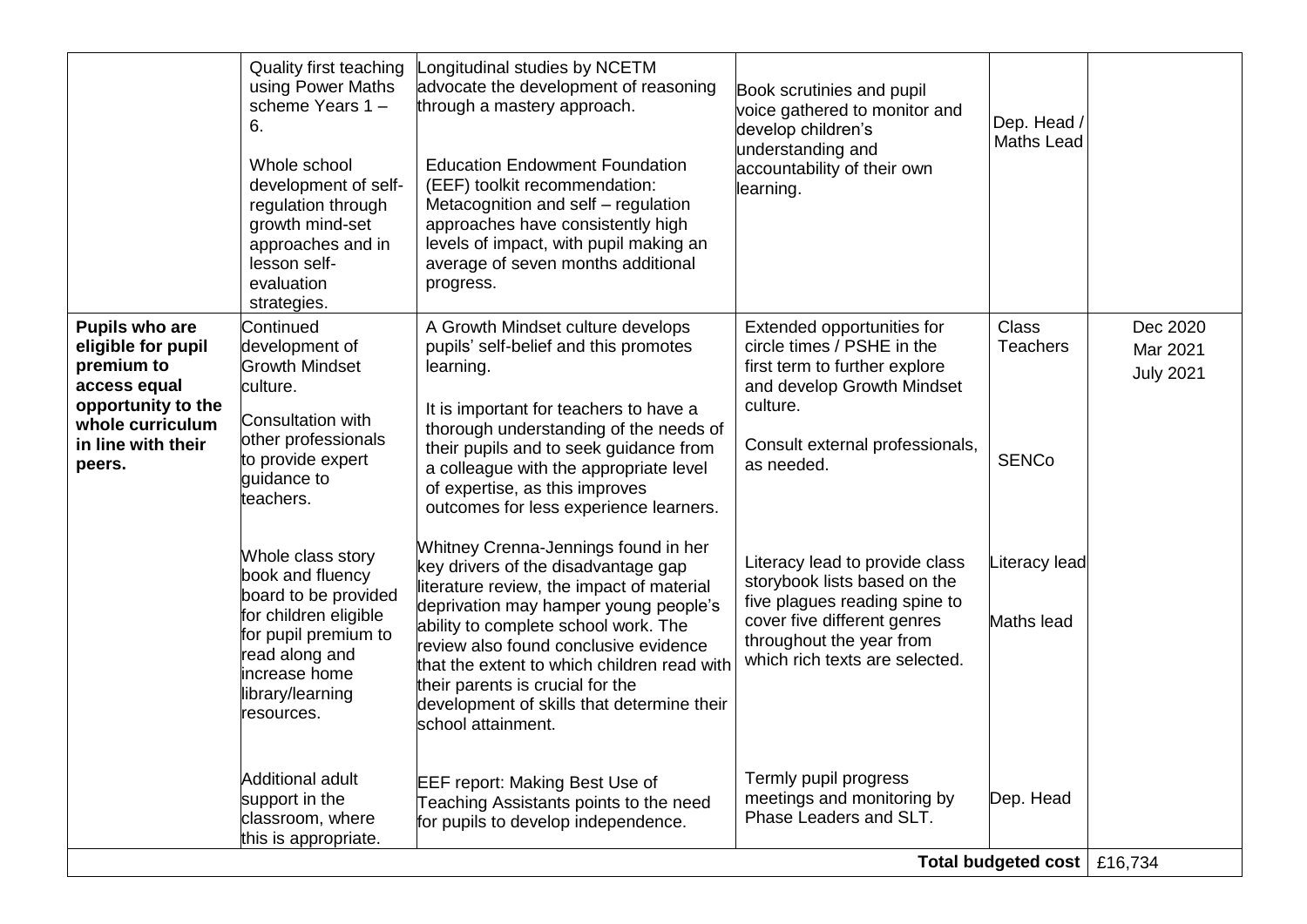| ii. Targeted support                                                                                                   |                                                                                                                                                                                                                                                           |                                                                                                                                                                                                                                                      |                                                                                                                                                          |                                                                  |                                            |
|------------------------------------------------------------------------------------------------------------------------|-----------------------------------------------------------------------------------------------------------------------------------------------------------------------------------------------------------------------------------------------------------|------------------------------------------------------------------------------------------------------------------------------------------------------------------------------------------------------------------------------------------------------|----------------------------------------------------------------------------------------------------------------------------------------------------------|------------------------------------------------------------------|--------------------------------------------|
| <b>Desired outcome</b>                                                                                                 | <b>Chosen</b><br>action/approach                                                                                                                                                                                                                          | What is the evidence and rationale<br>for this choice?                                                                                                                                                                                               | How will you ensure it is<br>implemented well?                                                                                                           | <b>Staff lead</b>                                                | When will you<br>review<br>implementation? |
| The acquisition<br>and application of<br>phonic knowledge<br>for reading and<br>spelling by pupils<br>eligible for the | Small group and 1:1<br>RWI<br>intervention/phonic<br>boosters for pupils who<br>are failing to make<br>expected progress.                                                                                                                                 | <b>EEF Toolkit: Phonics approaches</b><br>have been consistently found to be<br>effective in supporting younger<br>readers to master the basics of<br>reading with an average impact of<br>an additional four months progress.                       | Trained support staff to deliver<br>weekly intervention to support<br>learning. Teachers will liaise<br>with support staff to maximise<br>effectiveness. | SENCo/<br><b>Class</b><br><b>Teachers</b>                        | Dec 2020<br>Mar 2021<br><b>July 2021</b>   |
| pupil premium will<br>be line with their<br>peers.                                                                     | Holiday booster<br>sessions offered.                                                                                                                                                                                                                      | 1:1 RWI intervention programme /<br>phonic booster has made a<br>significant impact on pupil progress<br>in previous years.                                                                                                                          | All intervention information to<br>be uploaded to provision<br>mapping system and reviewed<br>termly.                                                    | SENCo/<br><b>Class</b><br><b>Teachers</b>                        |                                            |
|                                                                                                                        | <b>Class Achievement</b><br>Plan (CAPS), which<br>use assess, plan, do,<br>review cycle to be used<br>for all pupils eligible for<br>pupil premium to set<br>half-termly targets in<br>reading and writing. All<br>targets to be reviewed<br>half-termly. | Through this assess, plan, do, review<br>cycle, actions are reviewed and<br>refined as understanding of a<br>student's needs and the support<br>required to help them secure good<br>outcomes increases. This is known as<br>the graduated approach. | CAP targets and review<br>uploaded to pupil tracking.                                                                                                    | SENCo/<br>iteracy lead<br>Maths lead<br><b>Class</b><br>Teachers |                                            |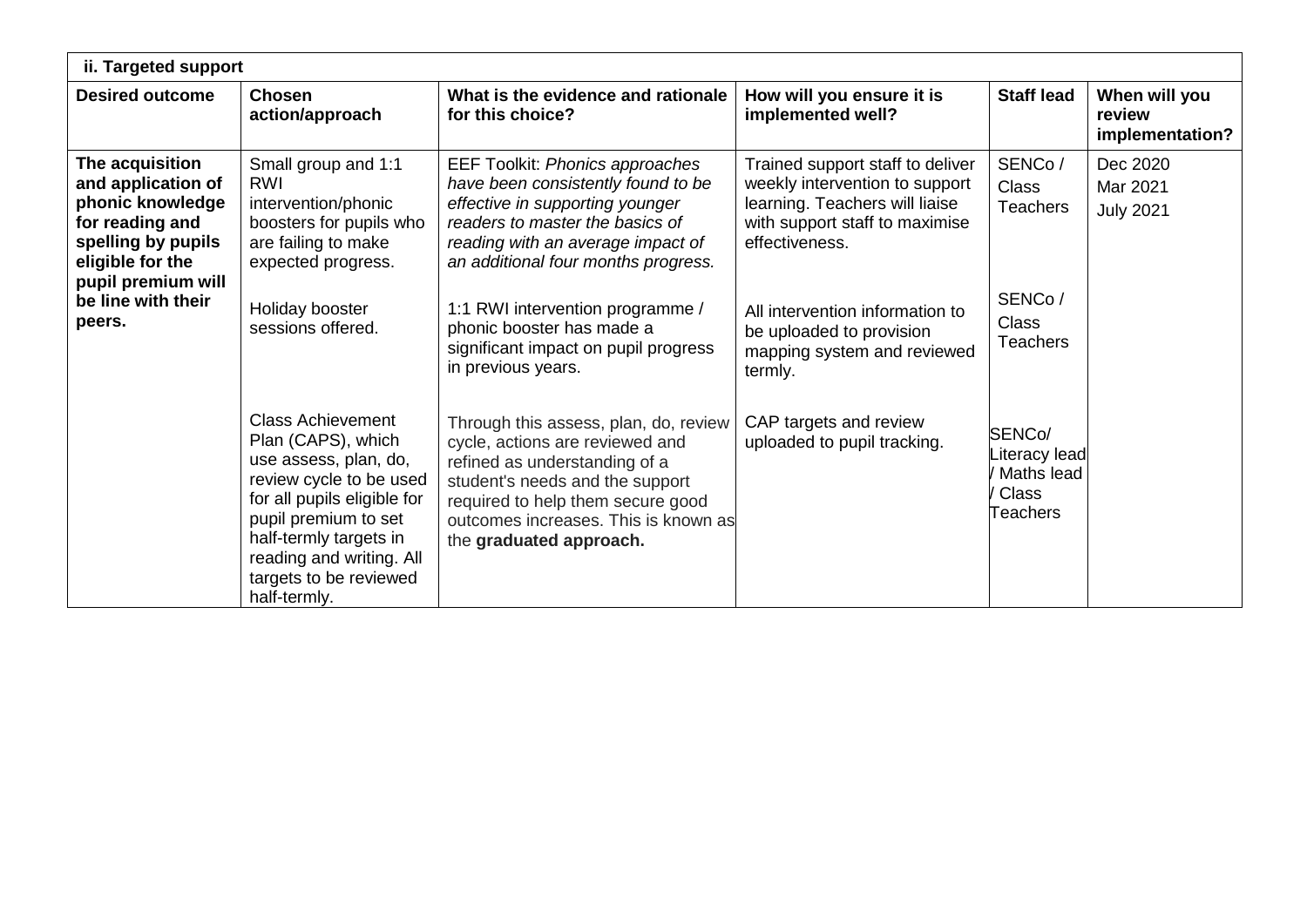| <b>Desired outcome</b>                                                                                                                                                                                                                                                                | <b>Chosen</b><br>action/approach                                                                                                                                                                                                                                                      | What is the evidence and rationale<br>for this choice?                                                                                                                                                                                                                                                                                                                                        | How will you ensure it is<br>implemented well?                                                                                                                            | <b>Staff lead</b>                                                | When will you<br>review<br>implementation? |
|---------------------------------------------------------------------------------------------------------------------------------------------------------------------------------------------------------------------------------------------------------------------------------------|---------------------------------------------------------------------------------------------------------------------------------------------------------------------------------------------------------------------------------------------------------------------------------------|-----------------------------------------------------------------------------------------------------------------------------------------------------------------------------------------------------------------------------------------------------------------------------------------------------------------------------------------------------------------------------------------------|---------------------------------------------------------------------------------------------------------------------------------------------------------------------------|------------------------------------------------------------------|--------------------------------------------|
| The acquisition of<br>core maths skills by<br>pupils eligible for the<br>pupil premium will<br>be accelerated.                                                                                                                                                                        | offered.                                                                                                                                                                                                                                                                              | Holiday booster sessions EEF report: Making Best Use of<br><b>Teaching Assistants Guidance</b><br>Report by J. Sharples, R. Webster &<br>P. Blatchford                                                                                                                                                                                                                                        | TA time allocated centrally and<br>monitored by SENCO to ensure<br>that interventions and additional<br>tuition sessions are prioritised<br>appropriately for each child. | SENCo/<br><b>Class</b><br>Teachers                               | Dec 2020<br>Mar 2021<br><b>July 2021</b>   |
|                                                                                                                                                                                                                                                                                       | 1:1 and small group<br>tuition from trained<br>teachers / teaching<br>assistants.                                                                                                                                                                                                     | <b>EEF Toolkit: Evidence indicates that</b><br>one to one tuition can be effective,<br>delivering approximately five<br>additional month's progress on<br>average.                                                                                                                                                                                                                            | Attendance registers kept for<br>holiday boosters                                                                                                                         |                                                                  |                                            |
|                                                                                                                                                                                                                                                                                       | Class Achievement Plan<br>CAPS), which use<br>assess, plan, do, review<br>cycle to be used for all<br>pupils eligible for pupil<br>premium to set half-<br>termly targets in maths.<br>All targets to be reviewed<br>half-termly.                                                     | Through this assess, plan, do, review<br>cycle, actions are reviewed and<br>refined as understanding of a<br>student's needs and the support<br>required to help them secure good<br>outcomes increases. This is known as<br>the graduated approach.                                                                                                                                          | CAP targets and review<br>uploaded to pupil tracking.                                                                                                                     | SENCo/<br>iteracy lead<br>Maths lead<br><b>Class</b><br>Teachers |                                            |
| <b>Parents of pupils</b><br>who are eligible for<br>pupil premium have<br>their children's<br>home learning<br>tasks supported<br>through additional<br>online portals and<br>additional<br>opportunities for<br>skill rehearsal<br>within the school<br>day and booster<br>sessions. | Bespoke intervention to<br>diminish the difference<br>in outcomes for these<br>pupils delivered by<br>trained TAs and/or<br>teachers.<br>Pupils who are eligible<br>for Pupil Premium to<br>access a personalised<br>online IXL account.<br>KS2 children to access<br>personalised TT | A variety of approaches are needed<br>to enable less experienced learners<br>to make progress.<br>EEF report: Making Best Use of<br><b>Teaching Assistants Guidance</b><br>underlines the importance of TAs<br>being trained to deliver a package,<br>as well as it being delivered several<br>times a week.<br>Children's feedback regarding online<br>maths resources is positive and their | SENCo / Sen Teacher<br>Monitoring by maths subject<br>leader and by Class Teachers.                                                                                       | <b>SENCo</b>                                                     | Dec 2020<br>Mar 2021<br><b>July 2021</b>   |
|                                                                                                                                                                                                                                                                                       | Rockstars online<br>account.                                                                                                                                                                                                                                                          | enthusiasm for participating is high.                                                                                                                                                                                                                                                                                                                                                         |                                                                                                                                                                           | Total budgeted cost   £19,008                                    |                                            |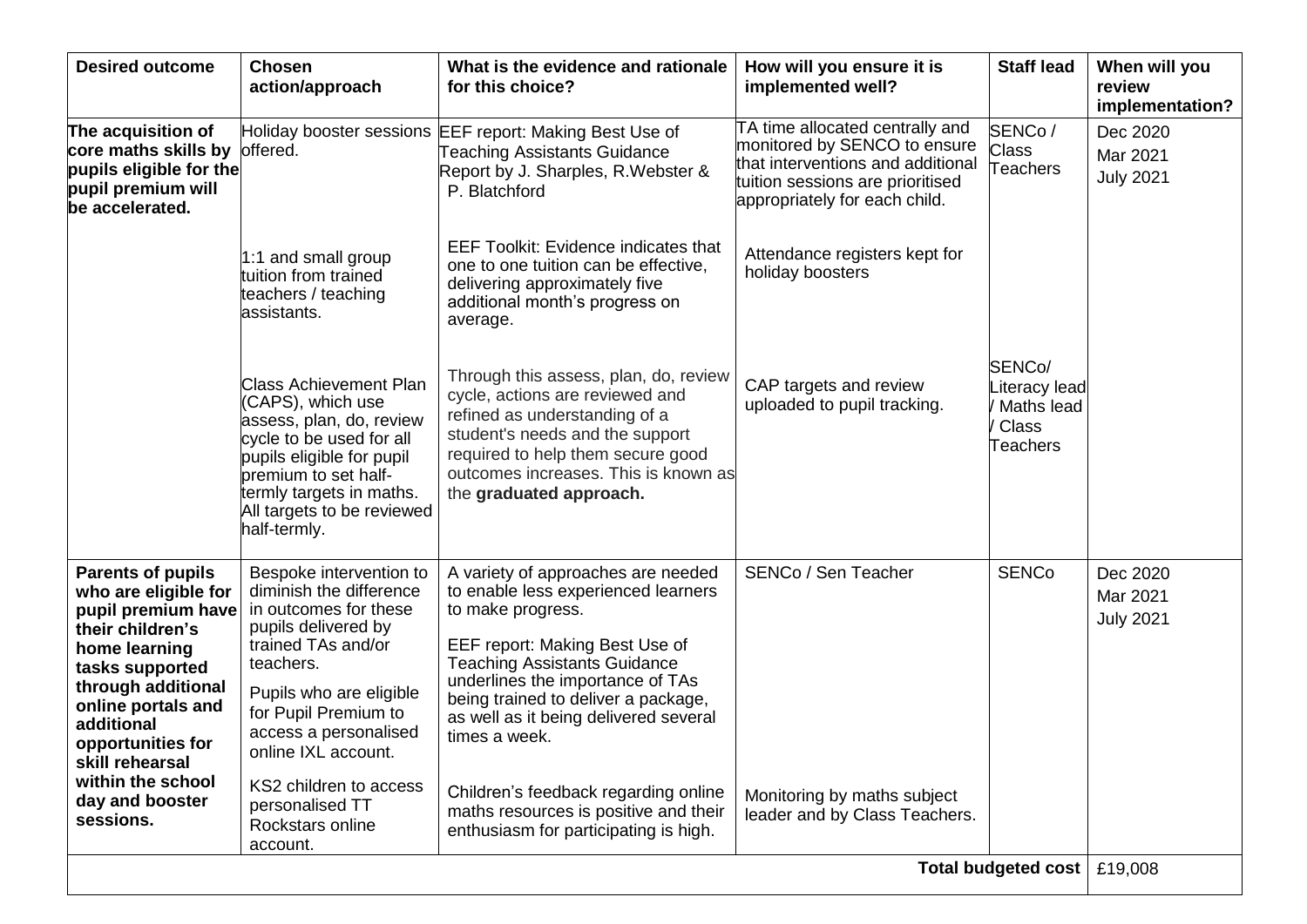| iii. Other approaches                                                                                                                                                |                                                                                                                                                                                                                                                                                                                                                                                                                                                       |                                                                                                                                                                                                                                                                                                                                                                                                                                                                                                                                                                                          |                                                                                                                                                                                                                     |                                                               |                                            |  |
|----------------------------------------------------------------------------------------------------------------------------------------------------------------------|-------------------------------------------------------------------------------------------------------------------------------------------------------------------------------------------------------------------------------------------------------------------------------------------------------------------------------------------------------------------------------------------------------------------------------------------------------|------------------------------------------------------------------------------------------------------------------------------------------------------------------------------------------------------------------------------------------------------------------------------------------------------------------------------------------------------------------------------------------------------------------------------------------------------------------------------------------------------------------------------------------------------------------------------------------|---------------------------------------------------------------------------------------------------------------------------------------------------------------------------------------------------------------------|---------------------------------------------------------------|--------------------------------------------|--|
| <b>Desired outcome</b>                                                                                                                                               | <b>Chosen</b><br>action/approach                                                                                                                                                                                                                                                                                                                                                                                                                      | What is the evidence and<br>rationale for this choice?                                                                                                                                                                                                                                                                                                                                                                                                                                                                                                                                   | How will you ensure it is<br>implemented well?                                                                                                                                                                      | <b>Staff lead</b>                                             | When will you<br>review<br>implementation? |  |
| <b>Parents of pupils</b><br>who are eligible for<br>pupil premium<br>engage with<br>additional<br>activities and<br>opportunities<br>provided for their<br>children. | Family support worker<br>(FSW) to provide support<br>and guidance (including<br>EHA if appropriate) to<br>families and children<br>(and those engaged with<br>them) by removing<br>barriers to learning in<br>order to promote<br>effective participation,<br>enhance individual<br>learning, raise<br>aspirations and enable<br>pupils to achieve their full<br>potential.<br>Subsidised trips, uniform,<br>after school clubs and<br>music lessons. | Maslow's hierarchy of need<br>identifies the need to tackle<br>underlying emotional and social<br>issues to enable a child to be ready<br>to learn.<br>The EHA is a simple way to help<br>identify needs of children and<br>families and make a plan to meet<br>those needs. It is a shared tool<br>which is used by all agencies in<br>Northamptonshire who are<br>delivering early help. Its purpose is<br>to provide a co-ordinated response<br>so no-one misses out on the<br>support they may need.<br>Pupils need to be able to access all<br>opportunities alongside their peers. | Close liaison between family<br>support worker and<br>members of SLT (who are<br>responsible for referral).<br>Monitoring of attendance,<br>wellbeing and behaviour of<br>children of parents accessing<br>support. | <b>FSW</b><br><b>SENCO</b><br><b>Class</b><br><b>Teachers</b> | Dec 2020<br>Mar 2021<br><b>July 2021</b>   |  |
| <b>Pupils who are</b><br>eligible for pupil<br>premium to access<br>equal opportunity<br>to the whole<br>curriculum in line<br>with their peers.                     | <b>Emotional Literacy</b><br><b>Support Assistant</b><br>(ELSA) to work with and<br>support pupils who<br>require additional<br>pastoral support whilst at<br>school.                                                                                                                                                                                                                                                                                 | The established pastoral work in<br>the school has a positive impact on<br>pupils' readiness to engage with<br>their learning and access their<br>curriculum alongside their peers.                                                                                                                                                                                                                                                                                                                                                                                                      | Open dialogue between<br>ELSA, Senco And Class<br>Teachers.<br>Gathering of pupils voice and<br>parent feedback regarding the<br>support and pupil progress.<br>Written records of sessions to<br>be kept.          | <b>SENco</b><br><b>ELSA</b>                                   | Dec 2020<br>Mar 2021<br><b>July 2021</b>   |  |
| The development<br>of core maths<br>skills by pupils<br>eligible for the<br>pupil premium will<br>be line with their<br>peers.                                       | Individual online<br>homework set for pupils<br>using MyMaths online<br>platform.                                                                                                                                                                                                                                                                                                                                                                     | MyMaths is an interactive online<br>teaching and homework subscription<br>service for schools that aims to build<br>pupil engagement and consolidate<br>maths knowledge.                                                                                                                                                                                                                                                                                                                                                                                                                 | Monitoring of engagement<br>levels and success levels by<br>maths subject leader and<br>Class Teachers.                                                                                                             | <b>Maths Lead</b><br>CT's                                     | Dec 2020<br>Mar 2021<br><b>July 2021</b>   |  |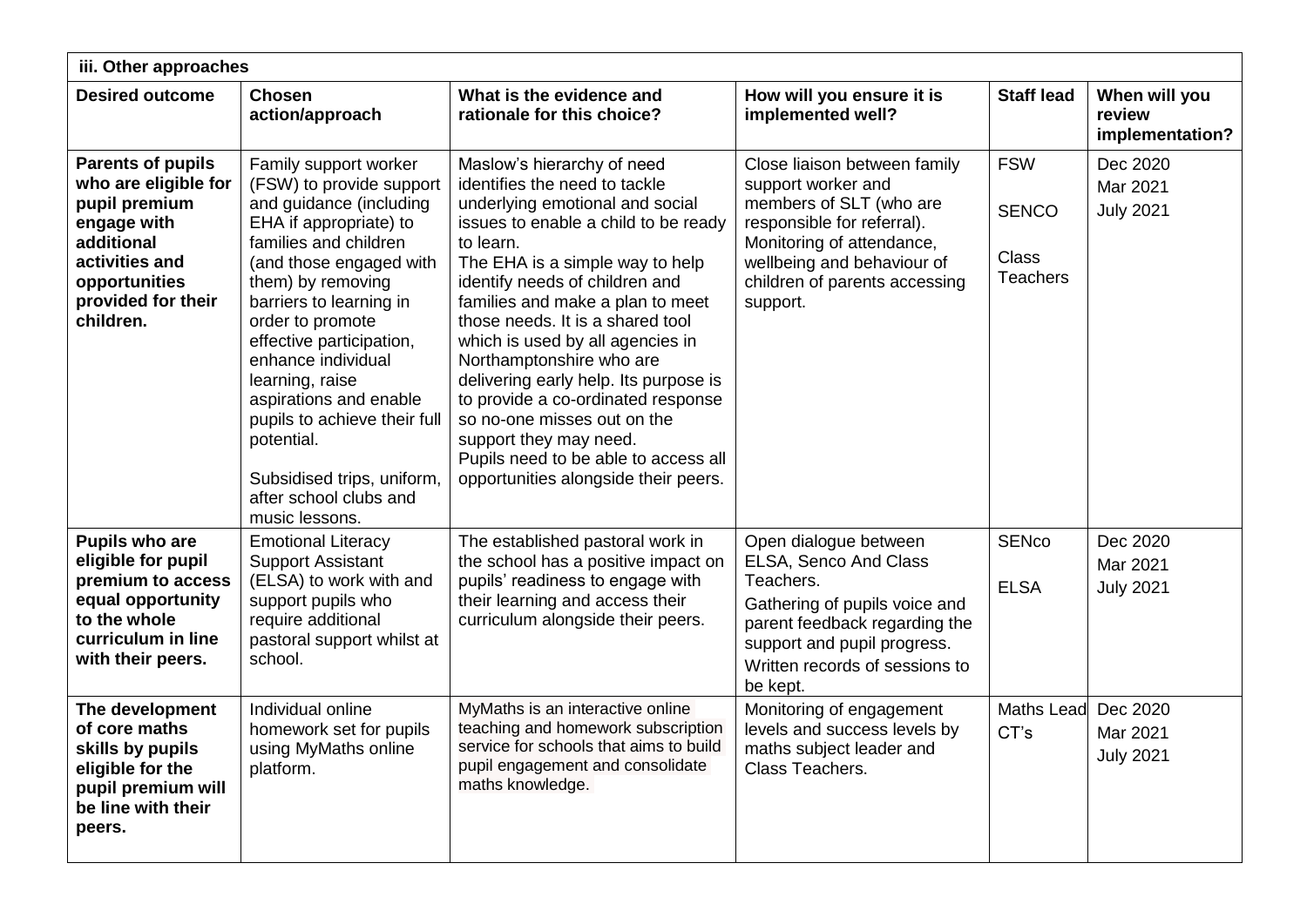| The acquisition<br>and application of<br>phonic knowledge<br>by pupils eligible<br>for the pupil<br>premium will be<br>line with their<br>peers. | Use of Accelerated<br>Reader programme for<br>building reading mileage<br>and developing phonic<br>knowledge and<br>application.                                                                                                                                           | Research from the EEF to support<br>use of Accelerated Reader:<br>https://v1.educationendowmentfou<br>ndation.org.uk/uploads/pdf/Acceler<br>ated_Reader_(Final).pdf                                                                                                                                                                                                      | Monitoring by English subject<br>leader and by Class Teachers.                                                                                                             | Eng Lead<br>CT's                                         | Dec 2020<br>Mar 2021<br><b>July 2021</b> |
|--------------------------------------------------------------------------------------------------------------------------------------------------|----------------------------------------------------------------------------------------------------------------------------------------------------------------------------------------------------------------------------------------------------------------------------|--------------------------------------------------------------------------------------------------------------------------------------------------------------------------------------------------------------------------------------------------------------------------------------------------------------------------------------------------------------------------|----------------------------------------------------------------------------------------------------------------------------------------------------------------------------|----------------------------------------------------------|------------------------------------------|
| The average<br>attendance of<br>pupils who are<br>eligible for pupil<br>premium to be in<br>line or above<br>national average.                   | Continued use of SOL<br>Attendance system to<br>track and incentivise<br>children's improvement<br>of school attendance or<br>maintenance of good<br>school attendance.<br>KS2 children to receive<br>weekly feedback from<br>their teacher regarding<br>their attendance. | The average attendance of pupils<br>eligible for pupil premium was<br>raised last academic year up until<br>partial school closure in March, the<br>children's positive response to the<br>incentive of a sticker for an<br>'upward trend' in their attendance<br>and circle time feedback,<br>suggested they valued their<br>attendance figure more than<br>previously. | Weekly tracking of SOL<br>attendance by Class Teachers.<br>Weekly attendance team<br>meeting.<br>Attendance figures to be added SLT<br>to pupil case studies each<br>term. | <b>Class</b><br><b>Teachers</b><br>Attendance<br>Officer | Dec 2020<br>Mar 2021<br><b>July 2021</b> |
| Total budgeted cost                                                                                                                              |                                                                                                                                                                                                                                                                            |                                                                                                                                                                                                                                                                                                                                                                          |                                                                                                                                                                            |                                                          |                                          |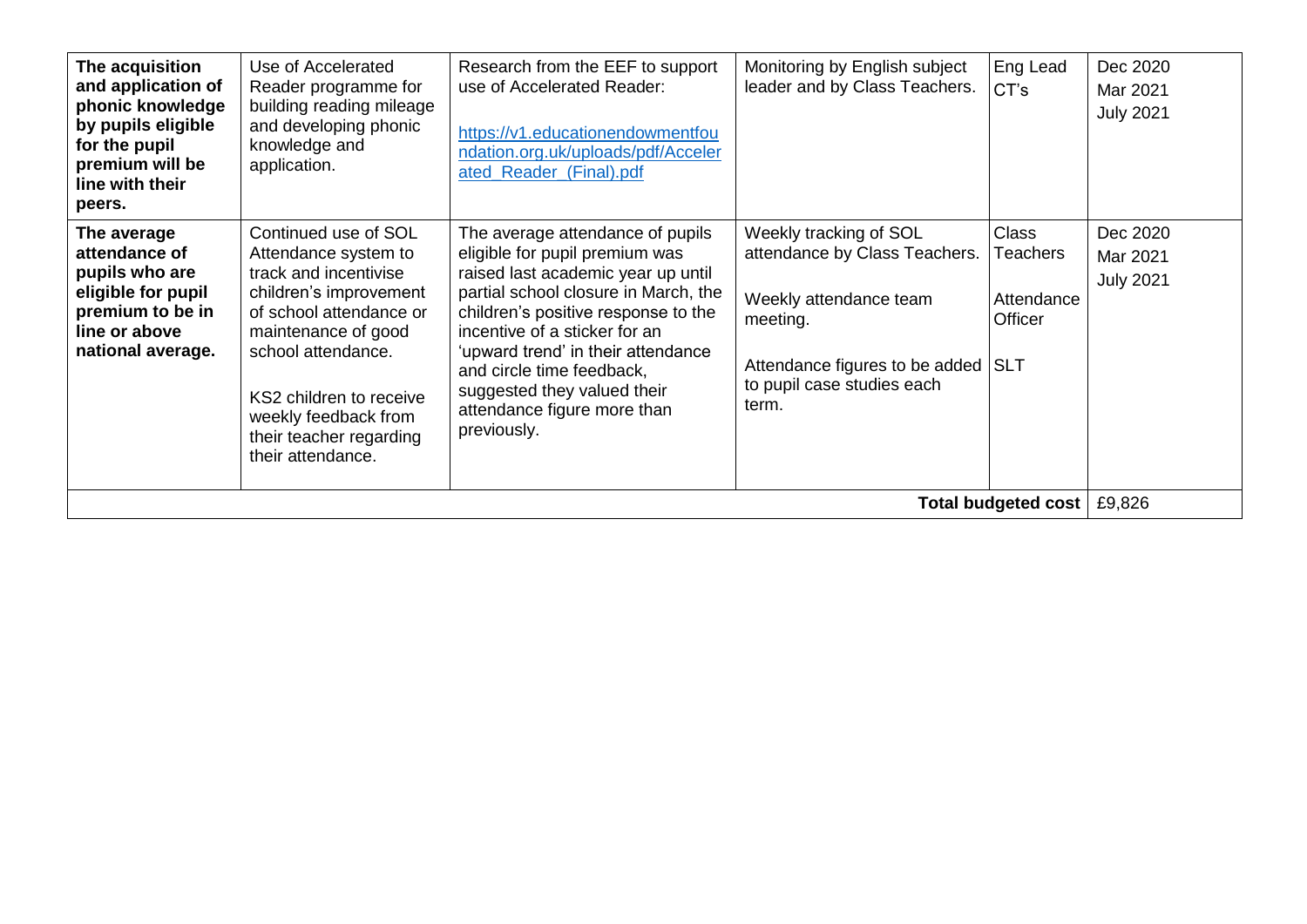## **6. Review of expenditure**

# **Previous Academic Year (2019/2020)**

### **i. Quality of teaching for all**

| <b>Desired outcome</b>                                                                                                                                                                                                                                                                                                                                                                                                                                                         | <b>Chosen action/approach</b>                                                                                                                                                                                                                                                                                                                                                                                                                                                                                                                                                                                                                                                                                                                                                                                                                                               | <b>Impact Statement:</b>                                                                                                                                                                                                                                                                                                                                                                                                                                                                                                                                                                                                                                                                                                                                                                                                                                                                                                                                                                                                                                 | <b>Lessons learned</b>                                                                                                                                                                                                                                                                                                                                                                                                                                                                                                                                                                                                                                                                                                                                                                                                                                                                                                                                      | <b>Cost</b> |
|--------------------------------------------------------------------------------------------------------------------------------------------------------------------------------------------------------------------------------------------------------------------------------------------------------------------------------------------------------------------------------------------------------------------------------------------------------------------------------|-----------------------------------------------------------------------------------------------------------------------------------------------------------------------------------------------------------------------------------------------------------------------------------------------------------------------------------------------------------------------------------------------------------------------------------------------------------------------------------------------------------------------------------------------------------------------------------------------------------------------------------------------------------------------------------------------------------------------------------------------------------------------------------------------------------------------------------------------------------------------------|----------------------------------------------------------------------------------------------------------------------------------------------------------------------------------------------------------------------------------------------------------------------------------------------------------------------------------------------------------------------------------------------------------------------------------------------------------------------------------------------------------------------------------------------------------------------------------------------------------------------------------------------------------------------------------------------------------------------------------------------------------------------------------------------------------------------------------------------------------------------------------------------------------------------------------------------------------------------------------------------------------------------------------------------------------|-------------------------------------------------------------------------------------------------------------------------------------------------------------------------------------------------------------------------------------------------------------------------------------------------------------------------------------------------------------------------------------------------------------------------------------------------------------------------------------------------------------------------------------------------------------------------------------------------------------------------------------------------------------------------------------------------------------------------------------------------------------------------------------------------------------------------------------------------------------------------------------------------------------------------------------------------------------|-------------|
| The acquisition<br>and application of<br>phonic knowledge<br>by pupils eligible<br>for the pupil<br>premium will be<br>line with their<br>peers.<br>The development of<br>core maths skills<br>by pupils eligible<br>for the pupil<br>premium will be<br>line with their<br>peers.<br><b>Pupils with</b><br>complex special<br>educational needs<br>will access the<br>curriculum<br>alongside their<br>peers and will make<br>good progress<br>from their starting<br>points. | Quality teaching in phase 1 and 2<br>using Read Write Inc.<br>Year's $1 - 6$ implementation of<br>Rising Stars spelling scheme.<br>Revised feedback policy to be<br>implemented across whole<br>school and development of child<br>accountability.<br>Quality first teaching using Power<br>Maths scheme Years $1 - 6$ .<br>Whole development of<br>metacognition and self-<br>regulation through growth mind-<br>set project work and in lesson<br>self-evaluation strategies.<br><b>Growth Mindset culture</b><br>development.<br><b>SENCo and SEN Teacher</b><br>support for teachers ensures<br>best approaches used for each<br>child.<br>Consultation with other<br>professionals to provide expert<br>guidance to teachers.<br>Additional adult support in the<br>classroom, where this is<br>appropriate.<br>Teachers and TAs further<br>develop feedback practice. | All pupils were very well supported by<br>the provision of Read Write Inc phonics<br>in phase 1 up until partial school<br>closure, progress records of speed<br>sounds up until March showed good<br>levels of progress. Home learning tasks<br>during school closure included<br>differentiated phonics activities sent<br>home. Reading miscues carried out in<br>the summer term during phased return<br>showed progress.<br>Pupil progress meetings highlighted<br>progression in spelling across the<br>school since consistent implementation<br>of Rising Stars Spelling scheme,<br>weekly testing and half termly testing<br>supported accountability and parent<br>engagement up until partial closure in<br>March, spellings continued to be sent<br>home during partial closure for all<br>pupils.<br>Book looks demonstrate higher levels<br>of pupil engagement in self-evaluation,<br>reflection and accountability.<br>Data up until partial closure in March<br>showed an improvement in overall<br>maths attainment across the school. | The partial school closure due to<br>Covid-19 has meant that the chosen<br>approaches / strategies have not been<br>carried out for the time intended which<br>has affected impact.<br>RWI phonics in phase Year 1 proved very<br>successful and will be rolled out across<br>Key Stage One next year to ensure all<br>pupils complete their full programme of<br>study following the partial school closure.<br>Adaptations to timetables during the<br>autumn term will ensure classes / pupils<br>will access additional maths / reading /<br>literacy based learning where required to<br>fill in gaps from Rising Stars and Power<br>Maths schemes. Both schemes will<br>continue to be used next year.<br>The work on reflection / evaluation with<br>pupils has supported a growth mindset<br>culture well, a focus move to further<br>development of specific teacher<br>questioning to stretch and challenge pupils<br>in lessons is now required. | £23,000     |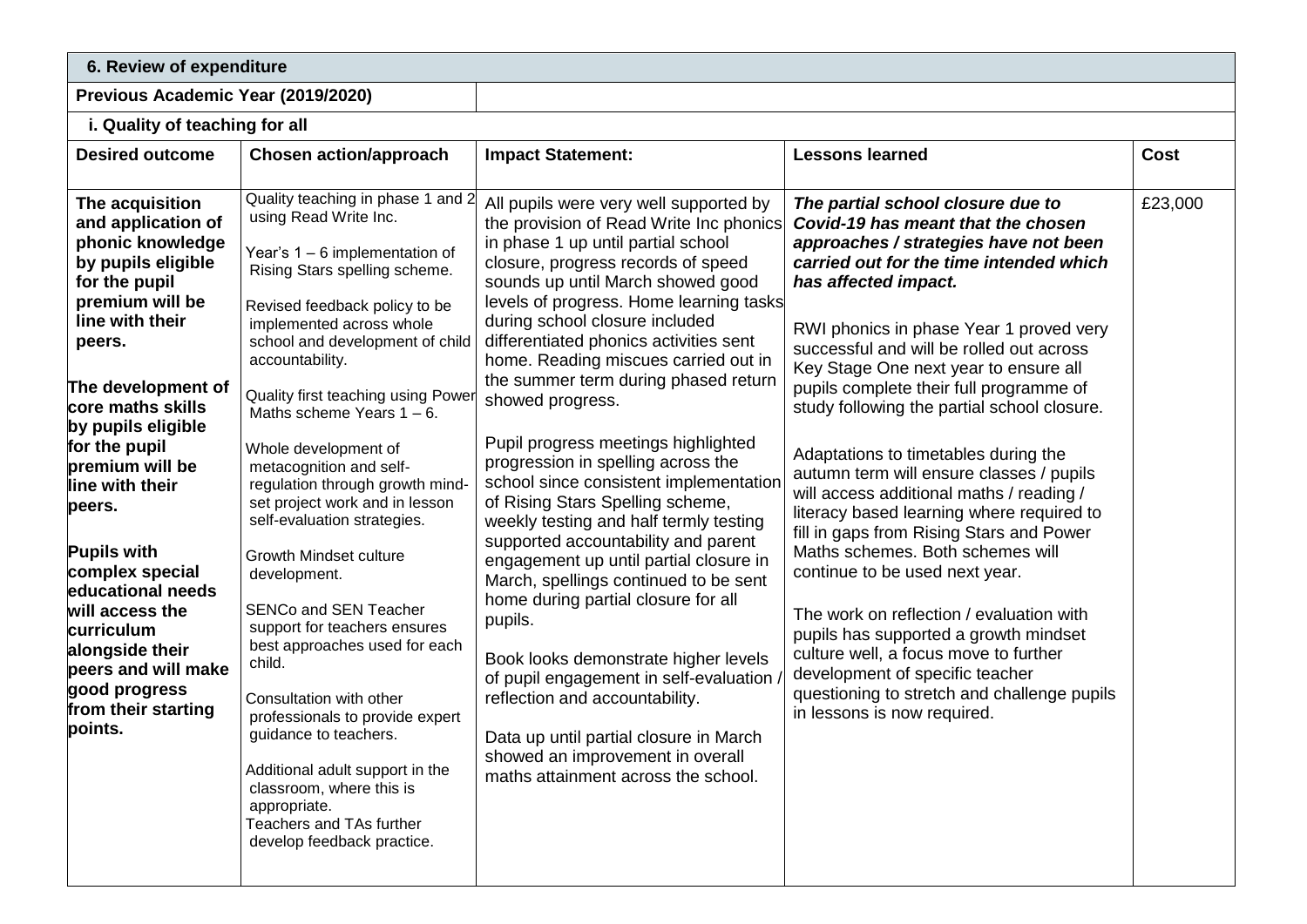| ii. Targeted support                                                                                                                                                                                                                                                                                                                                                                                                                                                                             |                                                                                                                                                                                                                                                                                                                                                                                                                                                                                                                                                                                                                                                                                                                                                                                                   |                                                                                                                                                                                                                                                                                                                                                                                                                                                                                                                                                                                                                                                                                                                                                                                                                                                                                                                                                       |                                                                                                                                                                                                                                                                                                                                                                                                                                                                                                                                                                                                                                                                                                                                                                                                                                                                                                                                                       |             |
|--------------------------------------------------------------------------------------------------------------------------------------------------------------------------------------------------------------------------------------------------------------------------------------------------------------------------------------------------------------------------------------------------------------------------------------------------------------------------------------------------|---------------------------------------------------------------------------------------------------------------------------------------------------------------------------------------------------------------------------------------------------------------------------------------------------------------------------------------------------------------------------------------------------------------------------------------------------------------------------------------------------------------------------------------------------------------------------------------------------------------------------------------------------------------------------------------------------------------------------------------------------------------------------------------------------|-------------------------------------------------------------------------------------------------------------------------------------------------------------------------------------------------------------------------------------------------------------------------------------------------------------------------------------------------------------------------------------------------------------------------------------------------------------------------------------------------------------------------------------------------------------------------------------------------------------------------------------------------------------------------------------------------------------------------------------------------------------------------------------------------------------------------------------------------------------------------------------------------------------------------------------------------------|-------------------------------------------------------------------------------------------------------------------------------------------------------------------------------------------------------------------------------------------------------------------------------------------------------------------------------------------------------------------------------------------------------------------------------------------------------------------------------------------------------------------------------------------------------------------------------------------------------------------------------------------------------------------------------------------------------------------------------------------------------------------------------------------------------------------------------------------------------------------------------------------------------------------------------------------------------|-------------|
| <b>Desired outcome</b>                                                                                                                                                                                                                                                                                                                                                                                                                                                                           | <b>Chosen action/approach</b>                                                                                                                                                                                                                                                                                                                                                                                                                                                                                                                                                                                                                                                                                                                                                                     | <b>Impact Statement:</b>                                                                                                                                                                                                                                                                                                                                                                                                                                                                                                                                                                                                                                                                                                                                                                                                                                                                                                                              | <b>Lessons learned</b>                                                                                                                                                                                                                                                                                                                                                                                                                                                                                                                                                                                                                                                                                                                                                                                                                                                                                                                                | <b>Cost</b> |
| The acquisition<br>and application<br>of phonic<br>knowledge by<br>pupils eligible<br>for the pupil<br>premium will be<br>line with their<br>peers<br><b>The</b><br>development of<br>core maths<br>skills by pupils<br>eligible for the<br>pupil premium<br>will be line with<br>their peers.<br><b>Pupils with</b><br>complex special<br>educational<br>needs will<br>access the<br>curriculum<br>alongside their<br>peers and will<br>make good<br>progress from<br>their starting<br>points. | Small group and 1:1 RWI<br>intervention for pupils who<br>are failing to make expected<br>progress.<br>Precision Teaching for pupils<br>who are failing to make<br>progress.<br>Extended school day/holiday<br>school offer for pupils<br>eligible for pupil premium.<br>Extended school day/holiday<br>school offer for pupils<br>eligible for pupil premium.<br>1:1 and small group<br>tuition from trained teachers<br>/ teaching assistants.<br>Pre - teach of concepts prior<br>to maths lessons for specific<br>groups.<br>Peer tutoring opportunities<br>for invited groups facilitated<br>by a teacher to revisit<br>previously taught concepts.<br>Bespoke intervention to<br>diminish the difference<br>in outcomes for these<br>pupils delivered by<br>trained TAs and/or<br>teachers. | A good percentage of pupils in Year 1<br>and 100% of those in Year 2 needing<br>to retake the phonics screening check<br>were on track to pass when school was<br>partially closed in March.<br>Pupils with complex SEN needs<br>received timely assessments with<br>outside agencies and<br>recommendations from these agencies<br>supported access to learning and<br>improved progress.<br>Strategic staffing/timetabling enabled<br>100% of children who are eligible for<br>pupil premium the offer of extended<br>learning opportunities and 55% access<br>to bespoke reading / maths<br>interventions, which led to good<br>progress within the programme<br>studied.<br>Half term holiday boosters that<br>targeted pupil's specific areas to<br>improve their progress was well<br>received and well attended.<br>1:1 and small group teacher tuition was<br>very well attended and led to good<br>progress within the programme<br>studied. | The partial school closure due to<br>Covid-19 has meant that the chosen<br>approaches / strategies have not been<br>carried out for the time intended, which<br>has affected impact.<br>Continued work with outside agencies to<br>best support pupils with additional needs<br>where appropriate.<br>Continued additional support to enable<br>some pupils to access the curriculum<br>alongside their peers.<br>1:1 and small group tuition before and<br>after school to offer catch up sessions<br>for pupils.<br>Use of diagnostic programmes targeted<br>numeracy and literacy skills to be<br>utilised for pupils eligible for pupil<br>premium.<br>Continued small group and individual<br>intervention will be delivered either by a<br>teacher or a trained TA (as advocated by<br>EEF report). Where a child needs<br>intervention in more than one subject area,<br>the SENCo will prioritise the intervention to<br>be undertaken first. | £13,000     |